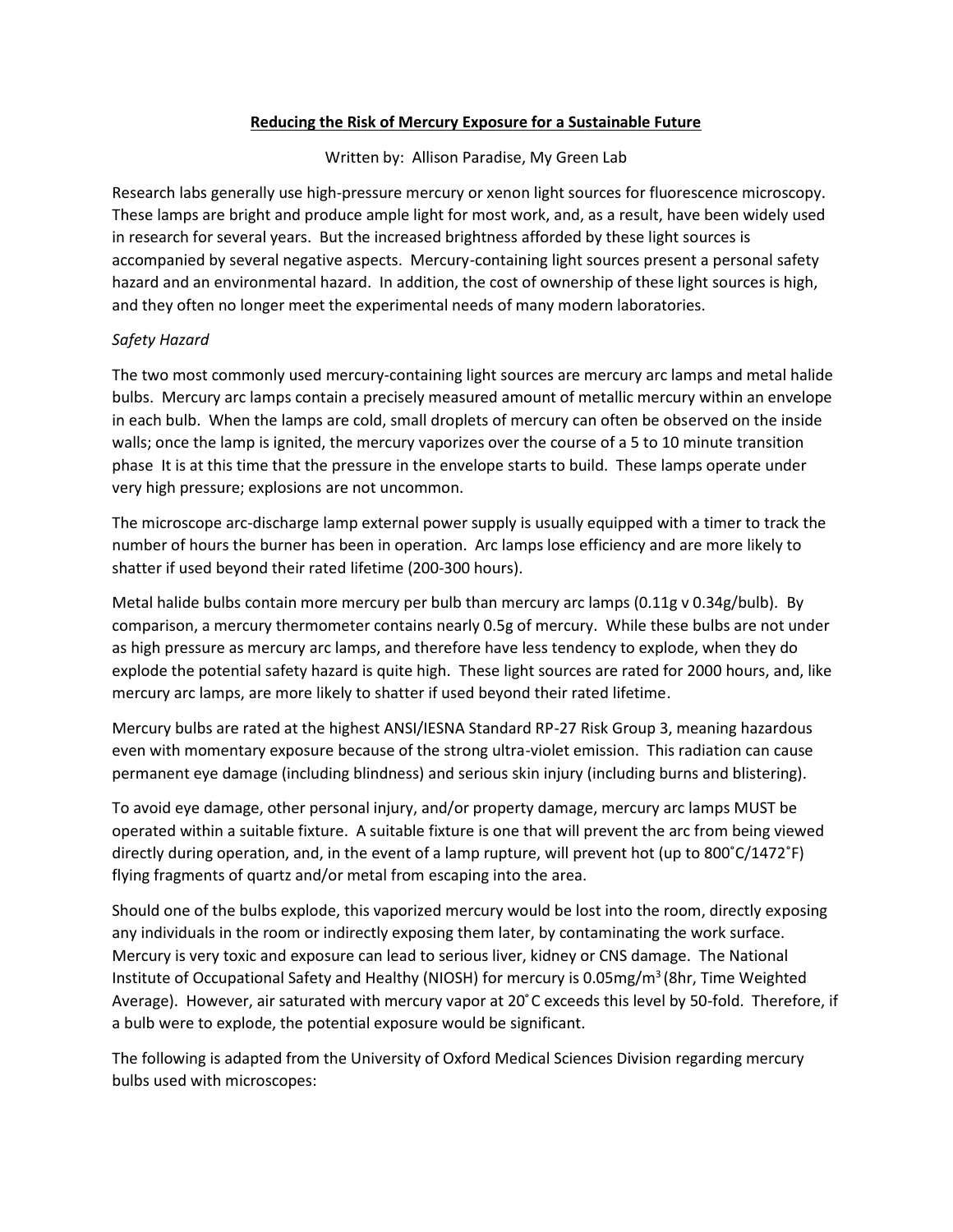

**Explosion risk** 

• Leave the room immediately and seek assistance e.g. Supervisor, Departmental Safety Officer, Area Safety Officer.

• Isolate the room and ensure appropriate warning notices are prominently displayed to restrict access. If necessary, lock doors to restrict entry into affected areas.

• If you believe someone has been exposed to mercury and only if it is safe for you to do so, remove them from the area. Normal emergency procedures apply, although Medical Assistance should be obtained.

- Leave the room for at least one hour before re-entering.
- Contact the Safety Office for advice.

• When it is safe to re-enter the room, remove the lamp housing to a fume cupboard and leave it open to fully dissipate for a further 24 hours.

• Collect all potentially contaminated glass and bulk fragments for disposal via the hazardous chemical waste stream.

• Record the incident in the Accident Book.

#### **Critical Symptoms to be aware of for Mercury Exposure are:**

**Skin** – There may be only mild irritation at the site of contact, but severe burns with blister formation could occur. Mercury can be readily absorbed by the skin and could therefore cause symptoms similar to inhalation or ingestion.

**Eye –** There may be only mild irritation, but corneal burns could occur.

**Inhalation –** Mild poisoning causes vomiting, diarrhea and a metallic taste in the mouth. Severe poisoning causes abdominal pain, shock, bloody diarrhea and damage to the kidneys.

**Ingestion –** There may be a headache with a metallic taste in the mouth, dizziness, slurred speech and a staggering walk. Increased salivation and painful red gums could occur. Severe poisoning could cause convulsions and kidney damage.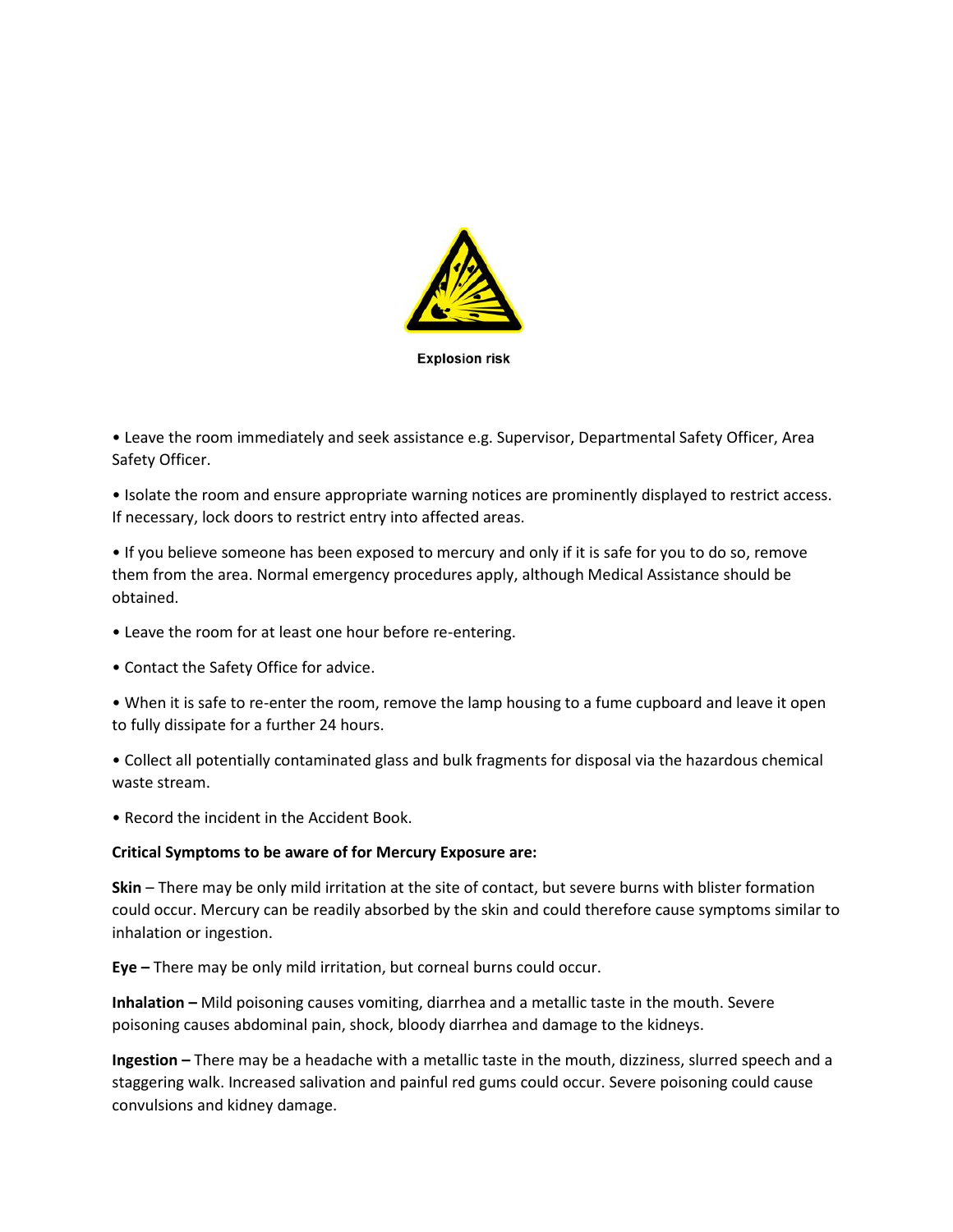Not only are mercury-containing light sources potentially hazardous to scientists working in labs, but they are also potentially hazardous to the people responsible for properly disposing of the bulbs. OSHA has written a white paper describing how best to protect employees from mercury exposure. It is recommended that workers be given disposable or protective clothing while on the job, that must be removed and decontaminated prior to leaving the work site. It is also recommended that the air of the job site be regularly monitored and that workers exposed to mercury be medically monitored.

## *Environmental Hazard*

Given the toxicity of mercury in people, it is not surprising that mercury is also toxic for the environment. Mercury has long been recognized as being hazardous to the environment. While proper disposal of mercury bulbs should mitigate the effect of this toxin on the environment, proper disposal is not always guaranteed. Bulbs may be thrown away unknowingly in the trash, for example. And even if the bulbs are given to a disposal site, it happens that bulbs break during the disposal process.

According to the EPA, mercury in the air or mercury that has leaked into the ground may find its way into bodies of water, affecting aquatic life and drinking water. Through microbial activity, mercury is converted into methylmercury, a compound that, when accumulated in fish, may harm them and the animals that eat them. Methylmercury has been shown to cause reduced fertility, retarded development, abnormal behavior, and even death. In fish, methylmercury has been implicated in affecting reproduction by altering the endocrine system.

The effects of mercury on humans and the environment have been deemed significant enough to warrant the founding of a UN program in 2003 aimed at "reducing human-generated mercury releases".

# *Cost of Ownership*

The cost of ownership of mercury-containing light sources is high, both in terms total dollar outlay for bulbs and in terms of energy costs.

The rated lifetime of mercury arc lamps depends on how they are used, and the usual 200-hour limit can be compromised by an excessive number of starts (ignitions) or by repeated ignition of warm or hot lamps. Normal operation requires burn periods for a minimum of 30 minutes with a total number of ignitions not to exceed one-half the total number of rated hours (around 100 maximum). Therefore, a typical HBO 100 lamp should be ignited no more than 100 times and burned for an average of two hours per ignition. This is not a hard and fast rule because some burn cycles are much longer (lasting, for example, an 8-hour day). As mercury arc lamps age, they blacken and become increasingly more difficult to ignite due to degeneration of the cathode and anode. Each replacement bulb costs approximately \$150. Over the lifetime of microscope system, the total number of replacement bulbs averages 150, meaning that \$22,500 is spent on mercury bulbs.

The rated lifetime of metal halide light sources also depends on how they are used, but typically the bulb should be replaced after 2000 hours. The cost of a metal halide bulb is approximately \$700. Therefore, over a similar lifetime, \$10,500 will be spent on bulbs.

The table below shows the costs described above as well as additional costs of owning a mercury-based light source.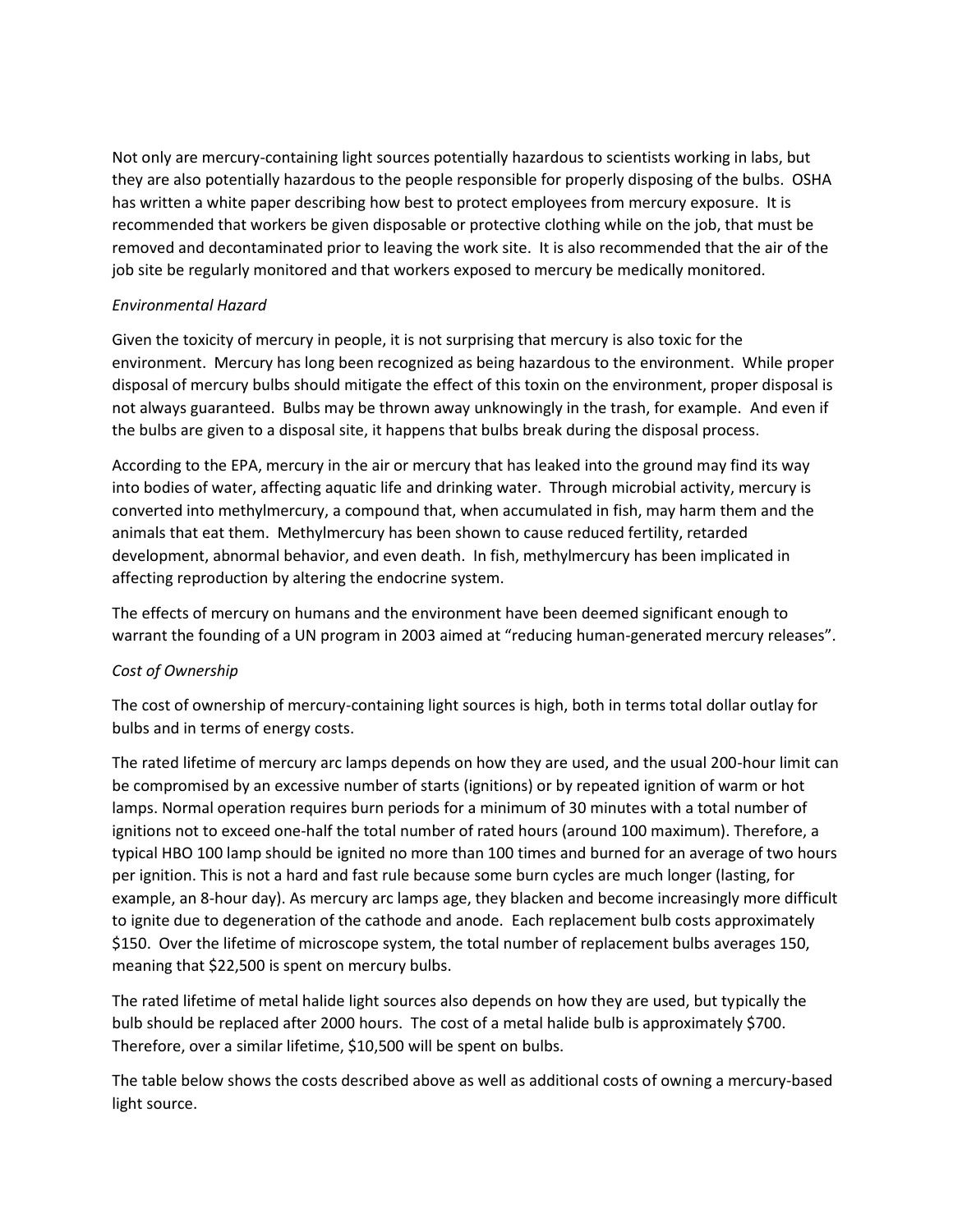|                                                    | <b>MERCURY ARC</b> | <b>METAL</b><br><b>HALIDE</b> |
|----------------------------------------------------|--------------------|-------------------------------|
| <b>Replacement Bulbs</b>                           | 150                | 15                            |
| <b>Total Bulb Costs</b>                            | \$22,500           | \$10,500                      |
| <b>Total Energy Costs</b><br>(\$0.05/kWh)          | \$240              | \$240                         |
| <b>Total Disposal Costs</b><br>(§5/bulb)           | \$750              | \$75                          |
| <b>Total Management Costs</b><br>(15min @ \$10/hr) | \$375              | \$38                          |
| Cost of<br>Ownership                               | \$23,865           | \$10,853                      |

### **Cost of Ownership**

#### *Alternatives*

Until a few years ago, mercury-based light sources, in spite of their many flaws, were the best choice for scientists. They provided the brightest light, at wavelengths needed to excite fluorescent probes in biological samples. However, new high-power light emitting diodes (LEDs) generate sufficient intensity to provide a useful illumination source for a wide spectrum of applications in fluorescence microscopy. The wider bandwidth featured by LEDs is more useful for exciting a variety of fluorescent probes. In addition, compared with the excessive heat and continuous spectrum emitted by arc lamps, LEDs are cooler, smaller, and provide a far more convenient mechanism to cycle the source on and off, as well as to rapidly select specific wavelengths. Currently available high-performance LEDs are sufficiently bright to function individually as a highly effective source of monochromatic light having low spatial coherence for observations in fluorescence epi-illumination or polychromatic light in transmitted microscopy. In other words, LED light sources provide a better light source for the kinds of experiments researchers want to do. For live cell experiments, LEDs are gentler, less toxic to the specimen. For experiments involving imaging over time, LEDs are capable of switching wavelengths of light within microseconds, something mercury-based light sources cannot do. Below is a table from Lumencor that shows the relative power of an LED light source as compared to mercury and xenon.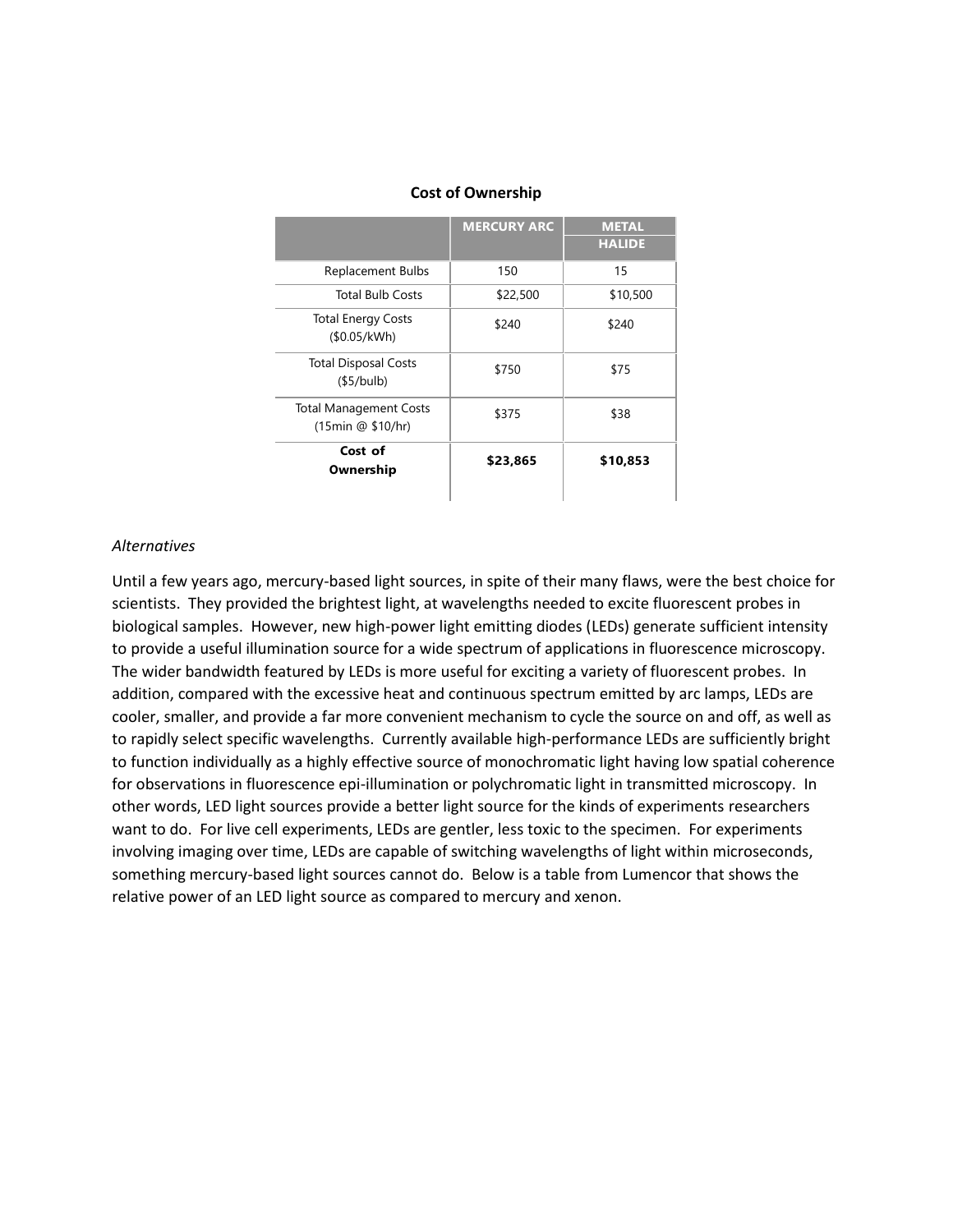

All lamps that produce a significant level of heat, including LEDs, also exhibit a dependence of emission output on the source temperature. For incandescent and arc lamps, a period of up to one hour is required until the illumination source is sufficiently stable to enable reproducible measurements or to gather time-lapse video sequences without significant temporal variations in intensity. A unique aspect of LED illumination is the outstanding spatial and temporal stability observed over time. This stability allows for highly accurate data over extended periods of time that can be used reliably for quantitative analysis. LEDs are governed by the fully reversible photoelectric effect during operation. As a result, LEDs feature the lowest operating temperatures of all light sources in optical microscopy.

Furthermore, provided LEDs are operated at the proper voltage and current, they feature significantly longer lifetimes than any of the other currently available light sources. Mercury and xenon arc lamps have a lifespan of 200 to 400 hours (respectively), whereas metal halide sources last 2,000 hours or more. Tungsten-halogen incandescent lamps have lifetimes ranging from 500 to 2,000 hours, depending on the operating voltage. In contrast, many LED sources exhibit lifetimes exceeding 10,000 hours without a significant loss of intensity, and some manufacturers guarantee a lifetime of 100,000 hours before the source intensity drops to 70 percent of the initial value. The chart below, taken from the Zeiss Microscopy Online Campus, demonstrates the long-term stability of LEDs.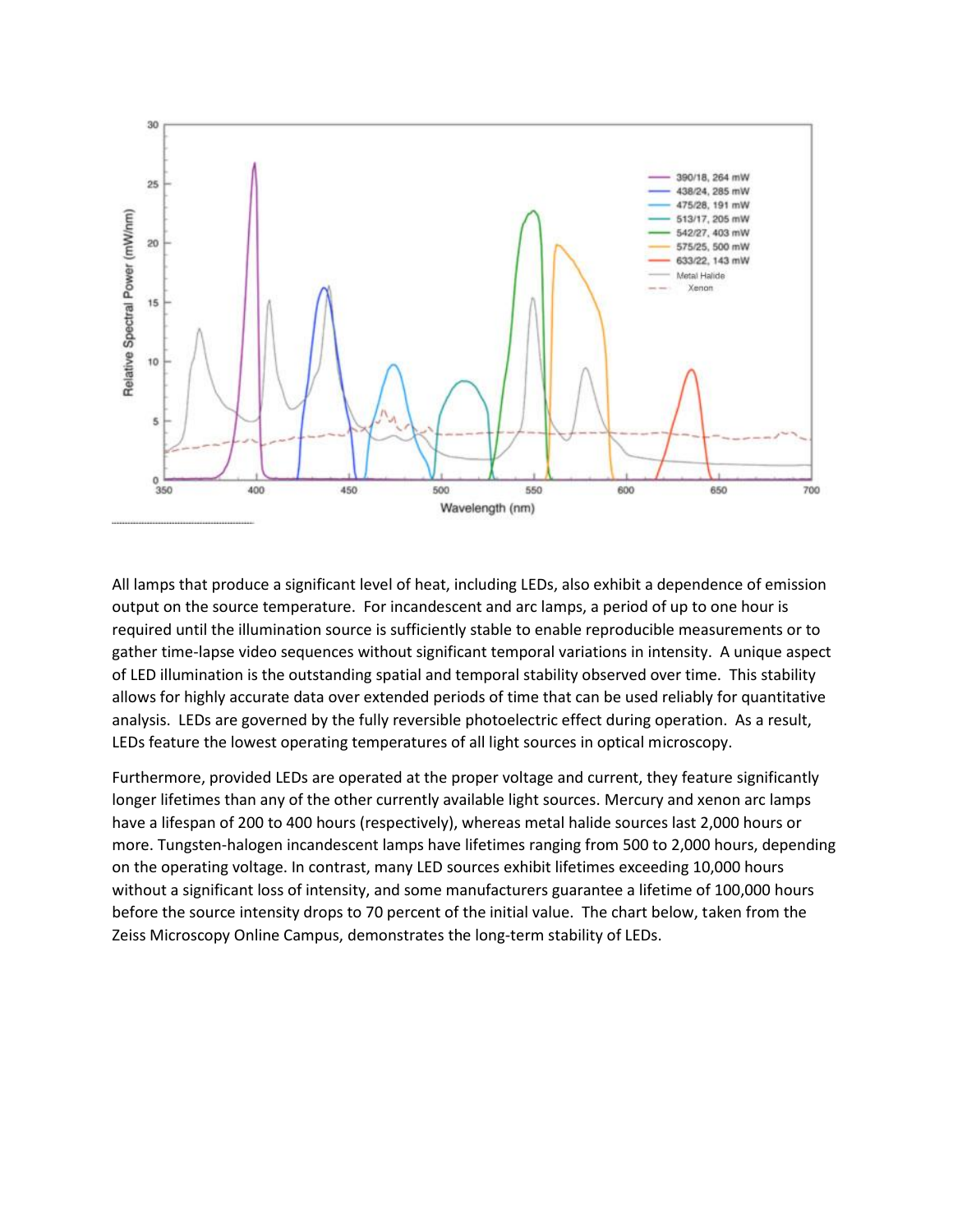

Other light sources have a recommended 30 minute cool down period before reigniting the lamp. But this necessitates most microscope operators keeps the lamp lit even when no illumination is needed, drawing a significant amount of power unnecessarily. This long waiting period is not required for LEDs, which are capable of reacting extremely fast (within a few microseconds).

Data show that a 130W metal halide lamp requires 160W in a typical microscope core facility. In contrast, an LED light source operates at an average of 5W. If an experiment requires illumination for one second every hour over 3 days, the arc lamps will be on for the entire 72 hours; the LED will be on only 72 seconds. The table below shows that because of the operational conditions of each light source an LED can use 1000% less energy and dramatically lower the carbon footprint of the instrument.

| <b>STATISTIC</b>                        | <b>130W METAL</b><br><b>HALIDE</b> | <b>LEDs</b>  | <b>DIFFERENCE</b> |
|-----------------------------------------|------------------------------------|--------------|-------------------|
| ON Time                                 | 72 hours                           | 72 seconds   | 3,600x            |
| Energy Used                             | 11.5 kWh                           | 0.0001 kWh   | 115,000x          |
| CO <sub>2</sub><br>$(2$ lbs/kWh)        | $23$ lbs                           | $0.0002$ lbs | 115,000x          |
| Unit Lifetime Used                      | 4%                                 | 0.0001%      | 40.000x           |
| <b>Operational Cost</b><br>(\$0.05/kWh) | \$25.78                            | \$0.02       | 1,610x            |

### **Performance Metrics: Light Engines vs Mercury Based Lighting from Lumencor.**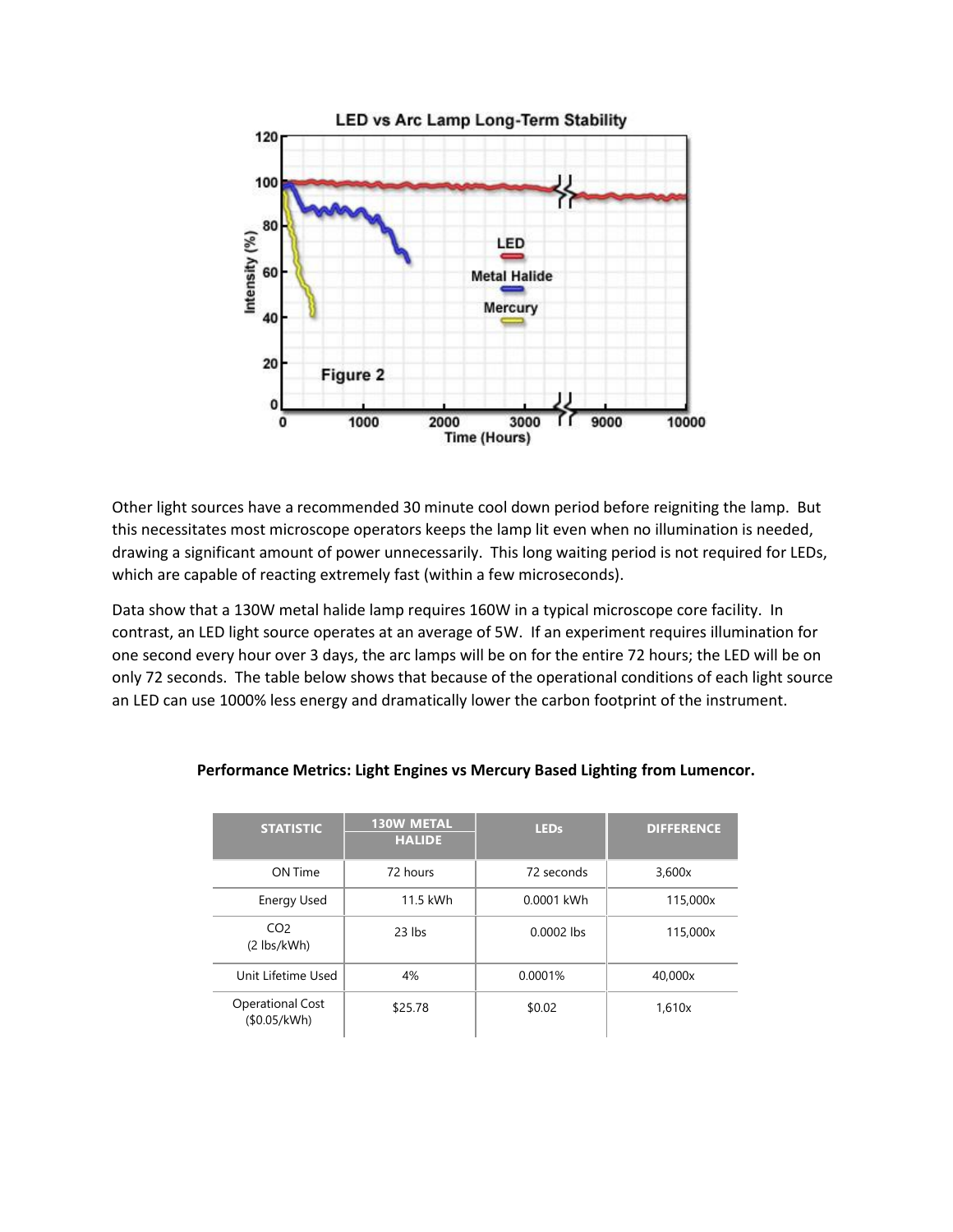## *Sample Experiment: One second illumination every hour for three days*

For the purpose of illuminating the quantitative differences between the various scientific lighting available, consider the following experiment. One second of illumination is required every hour for three days. This experiment can only be performed 25 times with a typical metal halide doped mercury arc lamp, assuming the lamp is only used for experiments. The standard mercury arc lamp lifetime is ten times shorter, meaning this experiment would only be successful twice: the bulb would fail during the third experiment. An LED light source can support this experiment one million times at a fraction of the cost. The need for frequent and expensive replacement of mercury arc lamps due to the relatively short lifetimes and the requirement to leave the lamp on even when not in use because of stability constraints adds to the cost of ownership and unreliability of the microscope. The table below shows the cost of ownership shown above and adds a column for the cost of ownership of an LED light source.

|                                                    | <b>MERCURY ARC</b> | <b>METAL</b><br><b>HALIDE</b> | <b>LED</b> |
|----------------------------------------------------|--------------------|-------------------------------|------------|
| <b>Replacement Bulbs</b>                           | 150                | 15                            | $\Omega$   |
| <b>Total Bulb Costs</b>                            | \$22,500           | \$10,500                      | \$0        |
| <b>Total Energy Costs</b><br>(\$0.05/kWh)          | \$240              | \$240                         | \$50       |
| <b>Total Disposal Costs</b><br>(§5/bulb)           | \$750              | \$75                          | \$0        |
| <b>Total Management Costs</b><br>(15min @ \$10/hr) | \$375              | \$38                          | \$0        |
| Cost of<br>Ownership                               | \$23,865           | \$10,853                      | \$50       |

## **Cost of Ownership: Light Engines v Mercury Based Lighting.**

The table below, which includes data from Osram product safety data sheets, shows the amount of mercury contained within these sources plus the equivalent amount of mercury emitted by coal power plants when operating each light source over a comparable lifetime. The mercury arc lamp is equivalent to 9762 CFL bulbs and the metal halide lamp is equivalent to 1242 CFL bulbs.

### **Total Mercury Levels of Hg containing bulbs and Hg-free Light Engines.**

|                                          | <b>MERCURY</b><br><b>ARC</b> | <b>METAL</b><br><b>HALIDE</b> | <b>LIGHT</b><br><b>ENGINE</b> |
|------------------------------------------|------------------------------|-------------------------------|-------------------------------|
| <b>Bulbs</b>                             | 150                          | 15                            | 0                             |
| Mercury/bulb (q)                         | 0.11                         | 0.34                          | 0                             |
| Coal emission/bulb<br>(g), (0.023mg/kWh) | 0.11                         | 0.11                          | 0.020                         |
| Total Mercury (g)                        | 16.50                        | 5.10                          | 0.02                          |